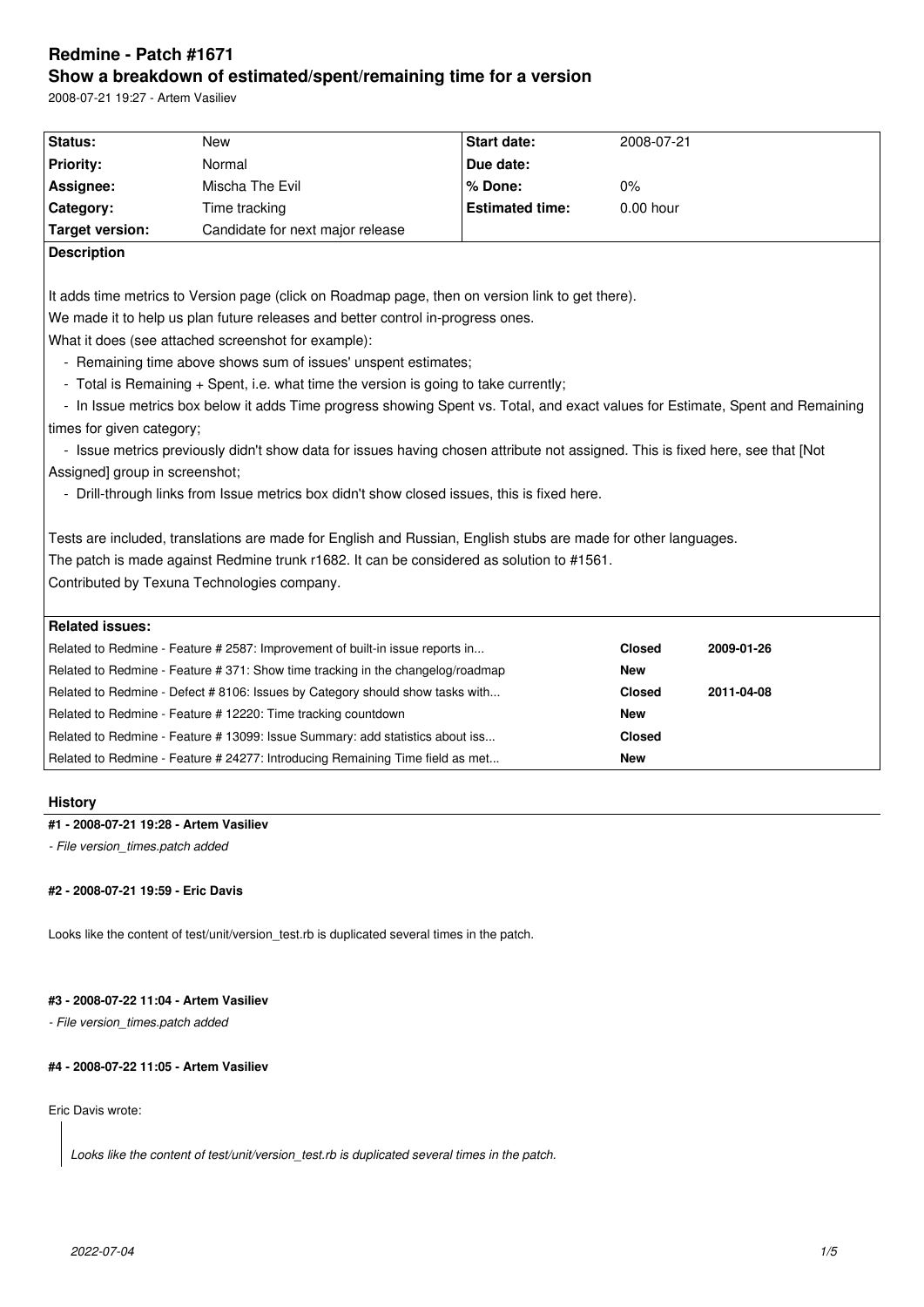# **#5 - 2008-09-05 10:24 - Artem Vasiliev**

#### Updated with

http://github.com/artemv/redmine\_tt/commit/63d2bca24fbc56c44ab9d8cc49cf5bab1cd1af9c:

It introduces 'development complete' flag for issue status. Remaining time is now calculated as max(estimated - spent, 0) only for open issues that are not in 'development complete' [status \(we have only Resolved as such\).](http://github.com/artemv/redmine_tt/commit/63d2bca24fbc56c44ab9d8cc49cf5bab1cd1af9c)

#### **#6 - 2008-09-05 10:25 - Artem Vasiliev**

Artem Vasiliev wrote:

*Updated with* 

*http://github.com/artemv/redmine\_tt/commit/63d2bca24fbc56c44ab9d8cc49cf5bab1cd1af9c:*

+ te[st fix for this: http://github.com/artemv/redmine\\_tt/commit/c5f25baf252685b7e5fa322ecc623b](http://github.com/artemv/redmine_tt/commit/63d2bca24fbc56c44ab9d8cc49cf5bab1cd1af9c)4024d10bc6

#### **#7 - 2008-09-05 [10:27 - Artem Vasiliev](http://github.com/artemv/redmine_tt/commit/c5f25baf252685b7e5fa322ecc623b4024d10bc6)**

Updated with

http://github.com/artemv/redmine\_tt/commit/2f53878ce1f51cd5c797eaa8a98e6ed327e13b96

Version page: show not estimated (undone) issues count.

[Count is a link that leads to relevant issues list.](http://github.com/artemv/redmine_tt/commit/2f53878ce1f51cd5c797eaa8a98e6ed327e13b96)

For this 2 new filter operators added for status: 'done' (which is closed or 'development complete') and 'undone'.

#### **#8 - 2008-09-05 10:32 - Artem Vasiliev**

*- File version\_times.png added*

# **#9 - 2008-09-09 19:52 - Weverton Morais**

Will these changes be done on RedMine official next version?

# **#10 - 2008-09-10 10:02 - Artem Vasiliev**

Weverton Morais wrote:

*Will these changes be done on RedMine official next version?*

Not sure about it. But you could use version at http://github.com/artemv/redmine\_tt/tree/master - it has 'download' button for getting zip. I'm keeping it in sync with Redmine's trunk.

### **#11 - 2009-01-26 01:36 - Eric Davis**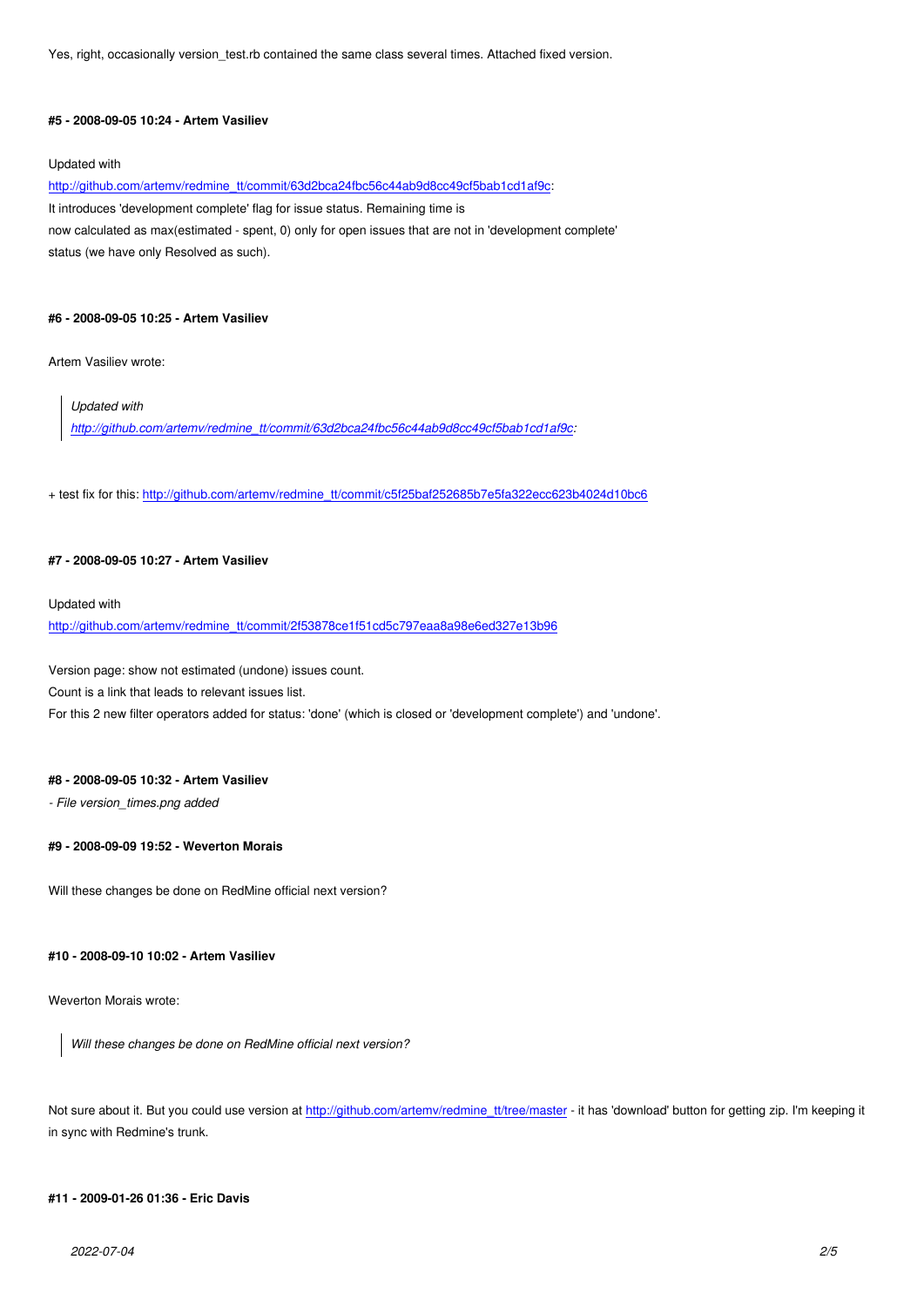*Not sure about it. But you could use version at http://github.com/artemv/redmine\_tt/tree/master - it has 'download' button for getting zip. I'm keeping it in sync with Redmine's trunk.*

Artem Vasiliev, any chance you can break your cu[stom features into separate branches for me? Th](http://github.com/artemv/redmine_tt/tree/master)en I can pull them into the core and you wouldn't have to merge them anymore. Right now I get a list of all your changes with no way to pick out single features.

### **#12 - 2009-01-26 08:14 - Artem Vasiliev**

Eric Davis wrote:

*Artem Vasiliev, any chance you can break your custom features into separate branches for me? Then I can pull them into the core and you wouldn't have to merge them anymore. Right now I get a list of all your changes with no way to pick out single features.*

#### Hi Eric!

I think I could do that on feature-by-feature basis. E.g. you ask me to make individual branch for this (#1671) ticket and I do it. Ok? Please note that I'll have much less time for Redmine starting from next week (02/02), so better start on this week.

Best regards, Artem

### **#13 - 2009-04-16 10:50 - Javier Barroso**

Hi,

We are interesting in using redmine\_tt fork, but I have questions ...

How can we apply your redmine\_tt diff into redmine ? Is there any plan to integrate in trunk ? Is it just integrated ?

Thank you

#### **#14 - 2009-04-16 12:29 - Artem Vasiliev**

#### Hi Javier!

Well you see, there's redmine\_tt fork at GitHub. This is Redmine + our changes, so you can install it from beginning and work with it, or begin with plain Redmine and then switch to redmine\_tt keeping the same database.

Redmine is a big proj[ect and pro](http://github.com/artemv/redmine_tt/)cess of integrating community's changes is not easy, and there are no plans integrating redmine\_tt's changes to upstream AFAIK. And I'm not a Redmine core member after all )

But, redmine\_tt can be upgraded time to time to merge changes from upstream thanks to Git's distributed nature. You can do it yourself, too: just make a fork from redmine\_tt and do what you want.

#### Best regards,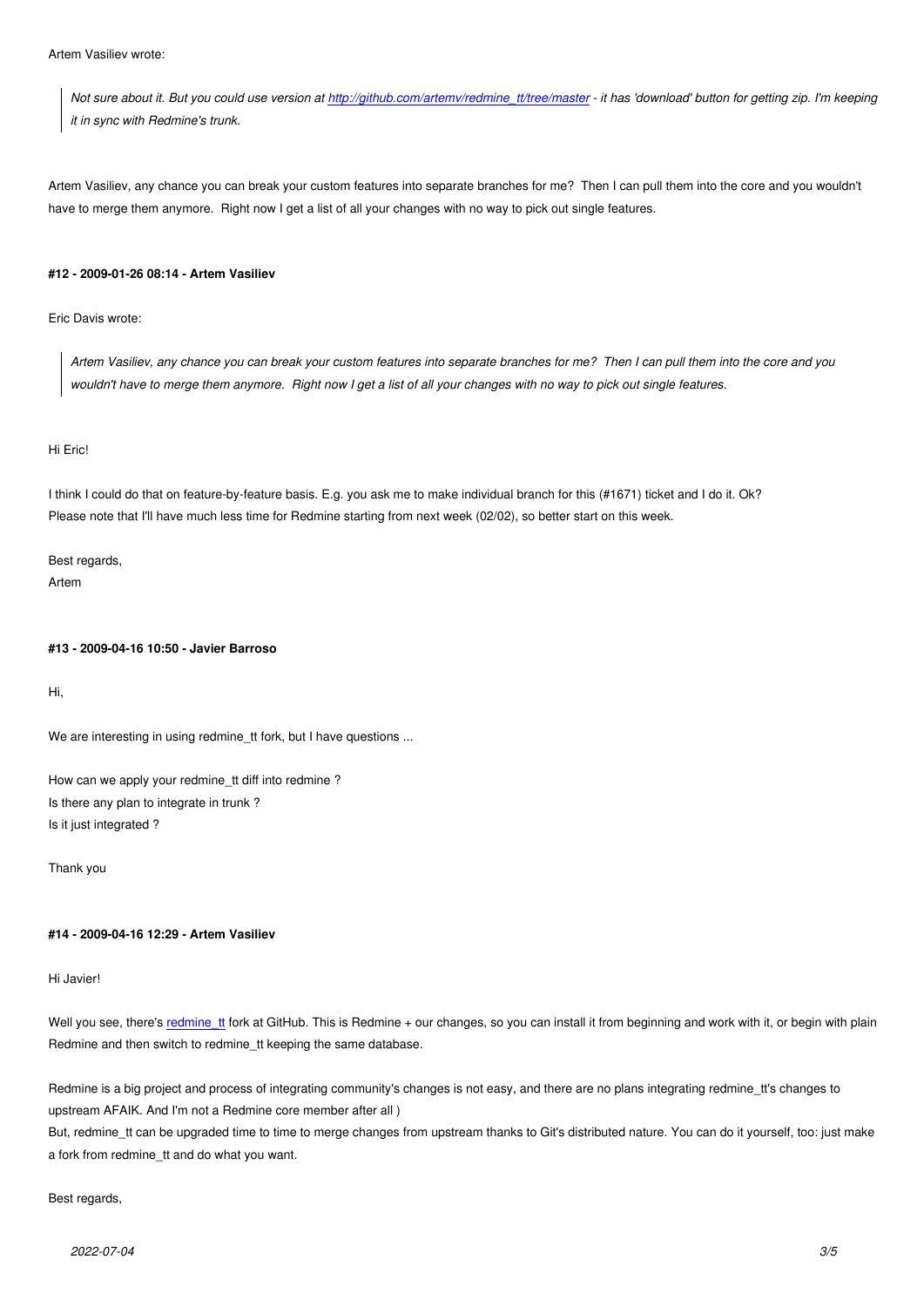```
Javier Barroso wrote:
```
*Hi, We are interesting in using redmine\_tt fork, but I have questions ... How can we apply your redmine\_tt diff into redmine ? Is there any plan to integrate in trunk ? Is it just integrated ?*

*Thank you*

### **#15 - 2010-03-05 21:11 - mythos mint**

This is great. I'm wondering, is there a way to modify this so I show the remaining time per month under **"Projects->Overview->Details"** *(redmine/projects/project\_name/timelog/details)* ?

This is what I want: In March I have **20 hours** dedicated to Project X. It already totals how many hours spent in the project from the issues. I just want to show how many hours are remaining that month.

# **#16 - 2010-03-05 21:20 - mythos mint**

It wouldn't let me upload an image, so I put it here @ http://i48.tinypic.com/s2fpdi.jpg

### **#17 - 2011-08-22 15:59 - Jérôme BATAILLE**

Hi Artem, we are developping almost the same feature, Have you worked on branches on your Github repository ?

# **#18 - 2011-08-22 23:19 - Terence Mill**

+1 for core integration

#### **#19 - 2011-10-14 10:32 - fake plastic tree**

+1 for core integration

or at least a patch file for redmine 1.2.1

Is anyone working on this?

# **#20 - 2011-10-18 20:17 - Mischa The Evil**

*- Assignee set to Mischa The Evil*